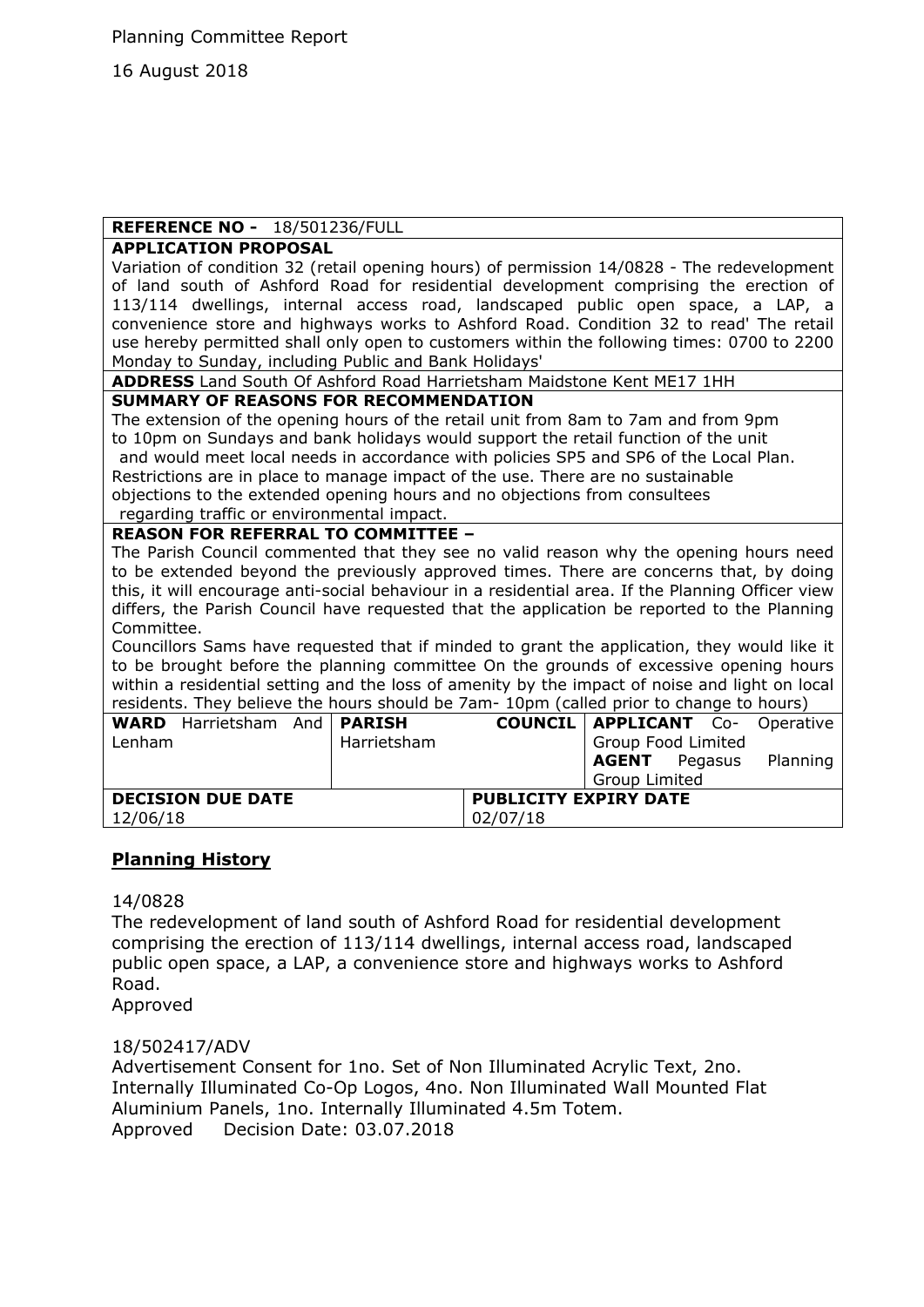#### **MAIN REPORT**

#### **1. DESCRIPTION OF SITE**

- 1.01 The proposal site is located to the south of Ashford Road (A20). Planning permission was granted under application reference 14/0828 for the redevelopment of land south of Ashford Road for residential development comprising the erection of 113/114 dwellings, internal access road, landscaped public open space, a LAP, a convenience store and highways works to Ashford Road. The subject of this application is the retail store which sits adjacent to Ashford Road
- 1.02 The retail unit sits to the east of the access of the site and set back from, and at an angle to the A20. This siting allowed for the provision of landscaping to the site frontage to echo the existing village green to the north of the A20.
- 1.03 The retail unit has an articulated frontage to the A20 which follows the entrance to the site and allows for openness between it and the apartment block. An enclosed courtyard to the rear of the retail unit provides a service and delivery area.
- 1.04 Condition 32 of the permission states: The retail use hereby permitted shall only open to customers within the following times: 0700 to 2200 Monday to Saturday and 0800 to 2100 on Sundays and Public/Bank Holidays;

Reason: To protect the amenities of the neighbouring occupiers

# **2. PROPOSAL**

2.01 Initially, permission was sought to vary condition 32 of the condition to permit the use of the retail premises by customers between the hours of 06.00 and 23.00. The applicant has reduced the proposal to seek permission for the opening of the store from 0700 and 2200 Monday to Sunday, including Public and Bank Holidays(i.e. opening 1 hour earlier and closing 1 hour later on Sundays and Bank Holidays) .

# **3. POLICY AND CONSIDERATIONS**

The National Planning Policy Framework (NPPF) National Planning Practice Guidance (NPPG) Maidstone Borough Local Plan 2017: Policy DM1, SP5, SP6

# **4. LOCAL REPRESENTATIONS**

#### **Local Residents:**

4.01 When the proposed hours were 06.00 – 23.00, representations were received from 3 local residents raising the following (summarised) issues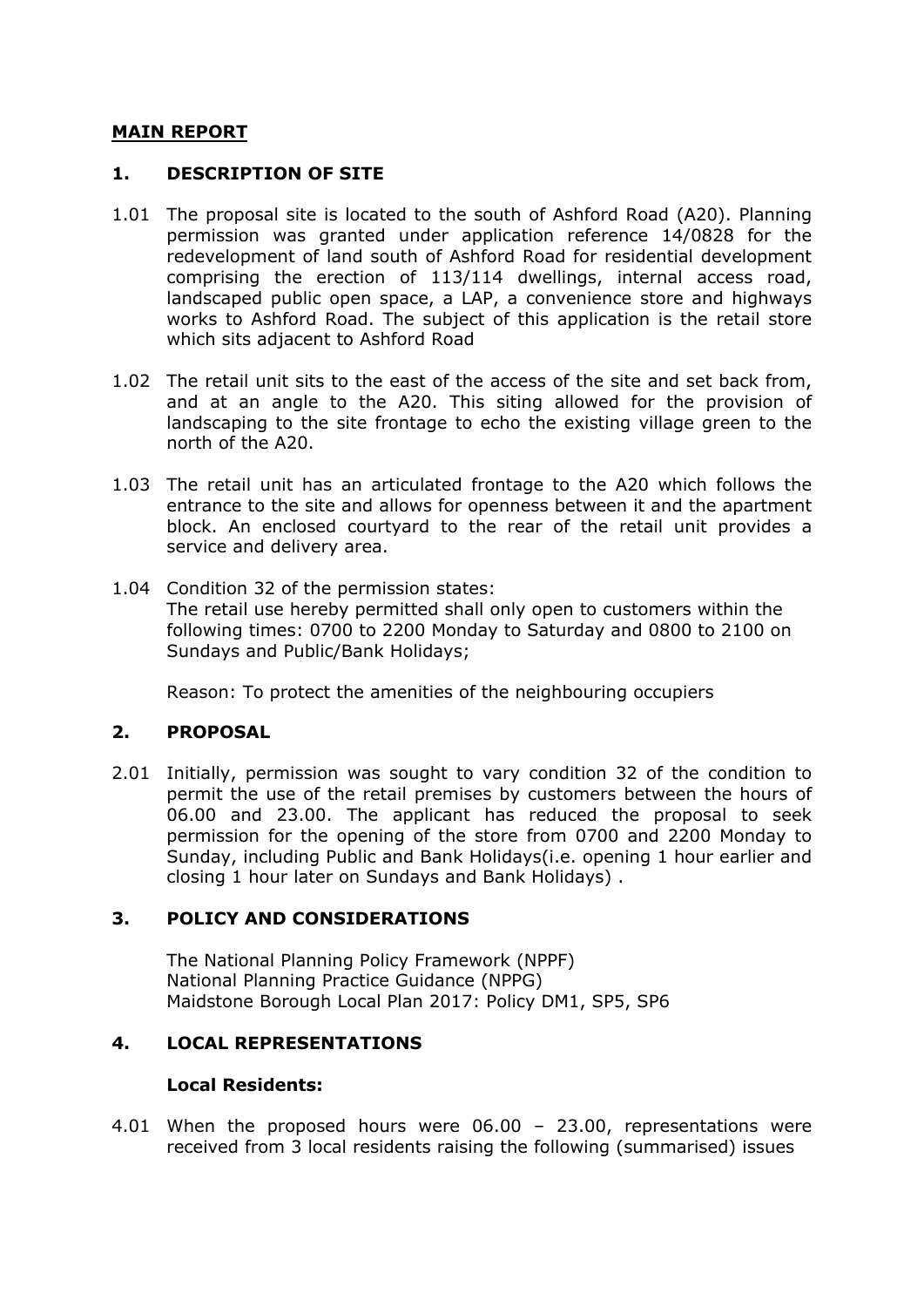- Extension of hours should only take place once there is a demand due to detrimental impact on residents.
- The decision to allow the opening of a convenience store 30m from another is ill informed.
- The new business will bring large articulated lorry's all day and night. What restrictions have been out in place to protect residents from this blight?
- Given the limited number of parking spaces, Where will visitors to the shop turn their cars, vans and lorry's?
- Are yellow lines and enforcement camera being put in place as a preventative measure?
- Cars turn on neighbouring drives and mount the pavement currently. This will get worse.
- How will the council prevent casual parking by shoppers on pavements and in front of drivers at the entrance to the estate opposite the store?
- Noise and disturbance impact delivery lorries and cars turning very early or late at night.
- The added traffic coming into the estate will cause more issues on a dangerous main road
- If children are playing outside this could cause an accident as cars will speed into the estate to use the shop without any due care.
- 4.02 No responses were received during re-consultation on the reduced opening hours of 7.00 to 22.00.
- 4.3 Harrietsham Parish Council have requested that the application be refused.

The Parish Council sees no valid reason why the opening hours need to be extended beyond the previously approved times. There are concerns that, by doing this, it will encourage anti social behaviour in a residential area. They requested that if the Planning Officer view differs, that the application be reported to the Planning Committee.

# **Consultations**

Kent Highways

4.4 No objection to the proposal

Environmental protection

- 4.5 In response to the initial proposal for hours 06.00 to 23.00, Environmental protection raised no objection but suggested that suitable safeguards should be put in place to mitigate any additional noise cause mainly by customers arriving and departing the site.
- 4.6 In response to the revised hours of 7.00 to 22.00, they have raised no objection to the proposal.

# **5. APPRAISAL**

- 5.01 The key issues for consideration are:
	- The principle of the extended opening hours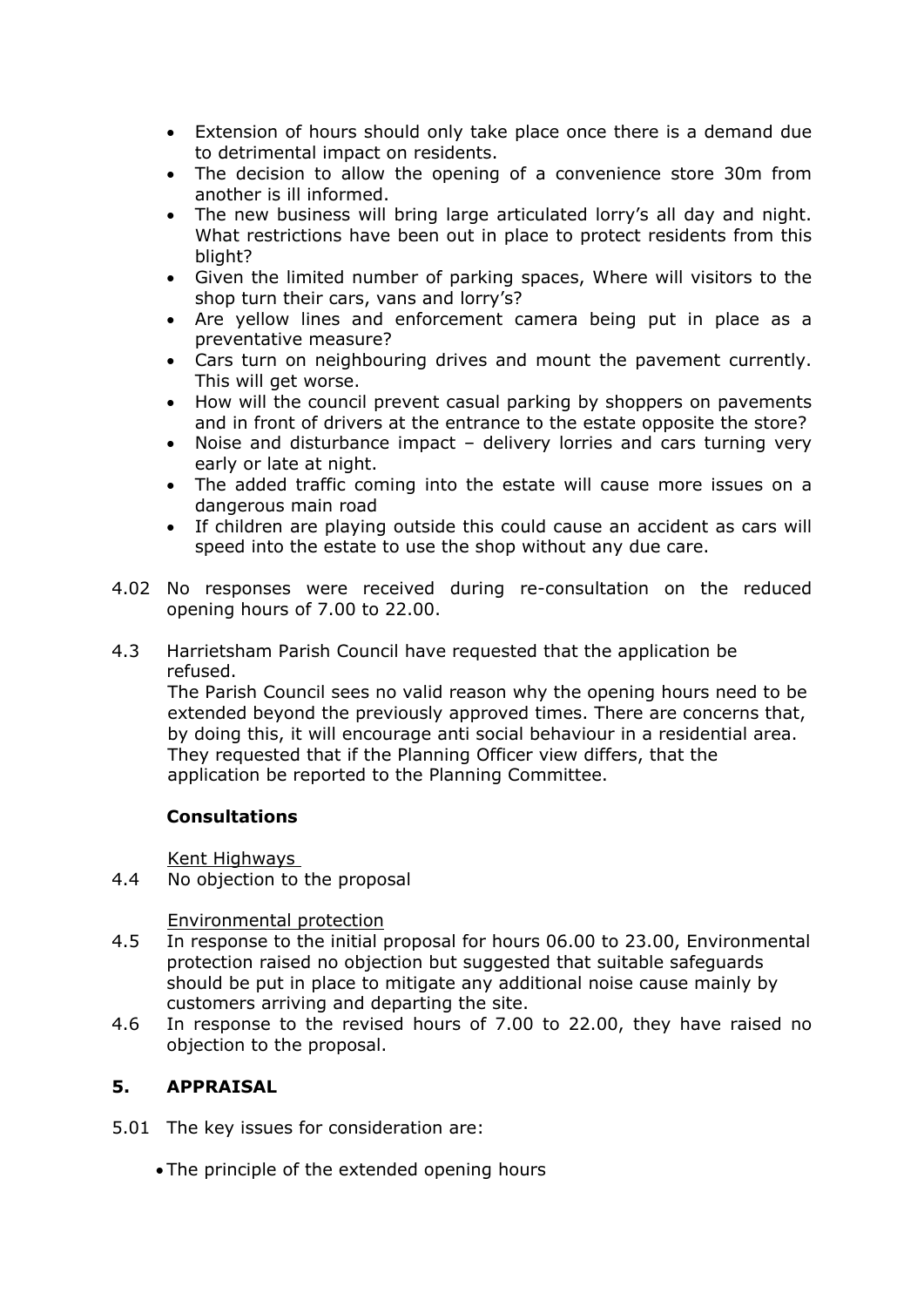The impact of the extended opening hours

Principle of Proposal

- 5.02 Policies SP5 and SP6 of the Local Plan state that outside the Maidstone urban area, rural service centres are the second most sustainable settlements in the hierarchy to accommodate growth. At the rural service centre of Harrietsham, services will be retained and supported.
- 5.03 It further states that the loss of local shops, community facilities and green spaces will be resisted, and new retail development, community services and open space will be supported to meet local needs in accordance with policy SP5(3).
- 5.04 The applicant has advised that the current opening hours on Bank Holidays and Sundays do not offer the requisite flexibility that the occupier of the unit requires to trade successfully. This needs addressing so it is proposed that the opening hours are extended on Sundays and Bank Holidays to match those permitted on the rest of the week.
- 5.05 The proposed opening hours are reflective of typical opening hours for convenience stores, which provide a top-up role in locations such as in Harrietsham, and reflect the location of the store.
- 5.06 The earlier retail unit opening with the change from 8am to 7am and the later closing with the change from from 9pm to 10pm on Sundays and Bank Holidays would support the retail function of the unit and would meet local needs in accordance with policies SP5 and SP6 of the Local Plan.

Impact of the Proposal

- 5.07 Consultation responses have raised concern about the impact of the revised opening hours in terms of impact on the neighbouring store, disturbance through deliveries and visitors to the store, parking provision, highway safety and anti social behaviour.
- 5.08 Visitor parking is provided for the specific use of the store and would remain available during the extra hours on Sundays and Bank Holidays . With regard to the delivery and visitor traffic disturbance, and highway safety, it is noted the Kent Highways have raised no objection to the proposal. As such, the proposal is considered acceptable in this regard.
- 5.09 The original permission includes conditions to control impacts through restricted delivery times (condition 35), the control of noise and vibration of any plant (condition 36), a service yard management plan, including details of noise mitigation behaviours for vehicle operatives and the provision of heavy duty curtains to loading bays (condition 37), and a restriction on external amplified sound within the service yard (condition 38).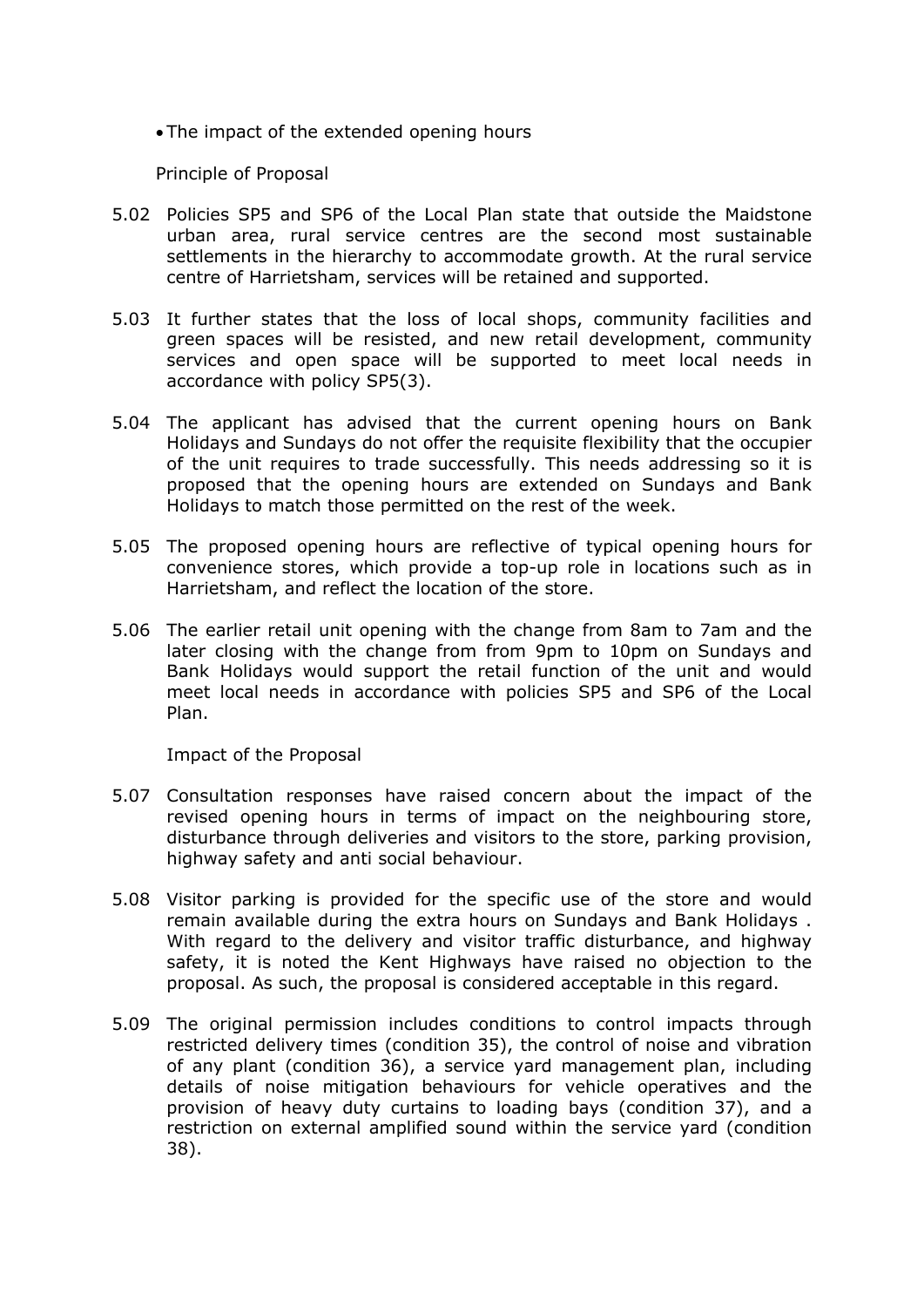- 5.10 These conditions have all been discharged to the satisfaction of the Environmental Protection Team.
- 5.11 Concerns have been raised about anti social behaviour as a result of the extended opening hours. There is no reason to suggest that the opening of the store between the additional hours of 7-8am and 9-10pm on Sundays and Bank Holidays would result in any additional anti social behaviour. It is not considered that an objection on this basis could be sustained.
- 5.12 Given the existing restrictions in place, the extension of the opening hours of the store on Sundays and Bank Holidays is not considered objectionable and the proposal in this regard is supported.

# **6. CONCLUSION**

The extension of the opening hours of the retail unit from 8am to 7am and from 9pm to 10pm on Sundays and Bank Holidays would support the retail function of the unit and would meet local needs in accordance with policies SP5 and SP6 of the Local Plan. Given this and the existing restrictions in place to manage impact of the use, and the lack of objection from consultees regarding traffic and environmental impact, on balance the proposal is supported.

#### **7. RECOMMENDATION**

GRANT planning permission subject to the following conditions:

(1) The development shall be constructed using the materials approved under application references 15/507926/SUB and 17/505490/SUB unless otherwise agreed in writing by the Local Planning Authority;

Reason: To ensure a satisfactory appearance to the development and a high quality of design, and to secure biodiversity enhancements within the development.

(2) The development shall be undertaken in accordance with the roof overhangs and eaves, window and doors and recesses/reveals and junction of the timber boarding and the brickwork as approved under application reference 16/502634, and maintained as such thereafter;

Reason: To ensure a satisfactory appearance to the development and a high quality of design.

(3) Prior to first occupation, the development shall be carried out in accordance with the fencing, walling and other boundary treatment details approved under application reference 17/502628/SUB and maintained as such thereafter.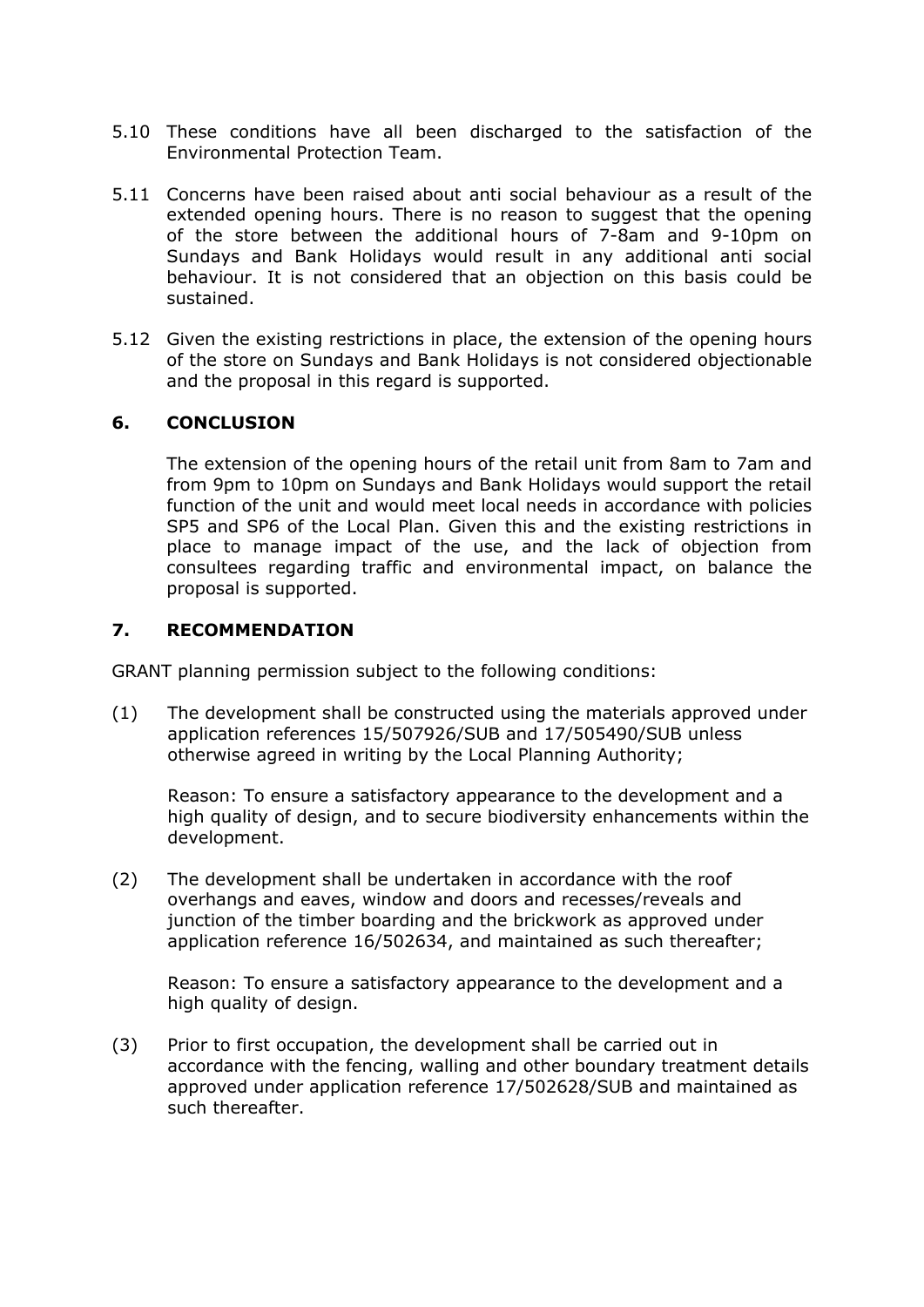Reason: To ensure a satisfactory appearance to the development, safeguard the amenity of future occupiers and prevent harm to biodiversity assets.

(4) Notwithstanding the provisions of the Town and Country Planning (General Permitted Development) Order 1995 (as amended by any order revoking and re-enacting that Order with or without modification) no development within Schedule 2, Part 1, Class(es) A, B, C, D, E, F and G, Schedule 2, Part 2, Class A, Schedule 2 Part 3 Classes CA, F and IA, and Schedule 2 Part 42 to that Order shall be carried out without the permission of the Local Planning Authority;

Reason: To ensure a satisfactory appearance to the development and safeguard the residential amenity of future occupiers.

(5) The approved details of the parking, and turning areas, together with the anti-social parking prevention measures shown on drawing number 061302-WARD-BS-01 received 27th January 2015, shall be completed before the commencement of the use of the land or buildings hereby permitted and shall thereafter be kept available for such use. No development, whether permitted by the Town and Country Planning (General Permitted Development) Order 1995 as amended (or any order revoking and re- enacting that Order, with or without modification) or not, shall be carried out on the areas indicated or in such a position as to preclude vehicular access to them;

Reason: Development without adequate parking, garaging and turning provision is likely to lead to parking inconvenient to other road users and detrimental to the interests of road safety.

(6) Prior to first occupation of the retail unit, cycle storage facilities for the retail unit shall be provided in accordance with the details approved under application reference 16/502634/SUB and maintained as such thereafter.

Reason: In the interests of sustainable travel.

(7) Any changes to the components of the remediation strategy approved under application reference 15/507926/SUB requires the express written consent of the Local Planning Authority. Otherwise, the scheme shall be implemented in full as approved.

Reason: to prevent pollution to the environment.

(8) The long-term monitoring and maintenance plan as approved under application reference 17/505974/SUB shall be implemented in full as approved.

Reason: To prevent pollution of the environment and protect controlled waters.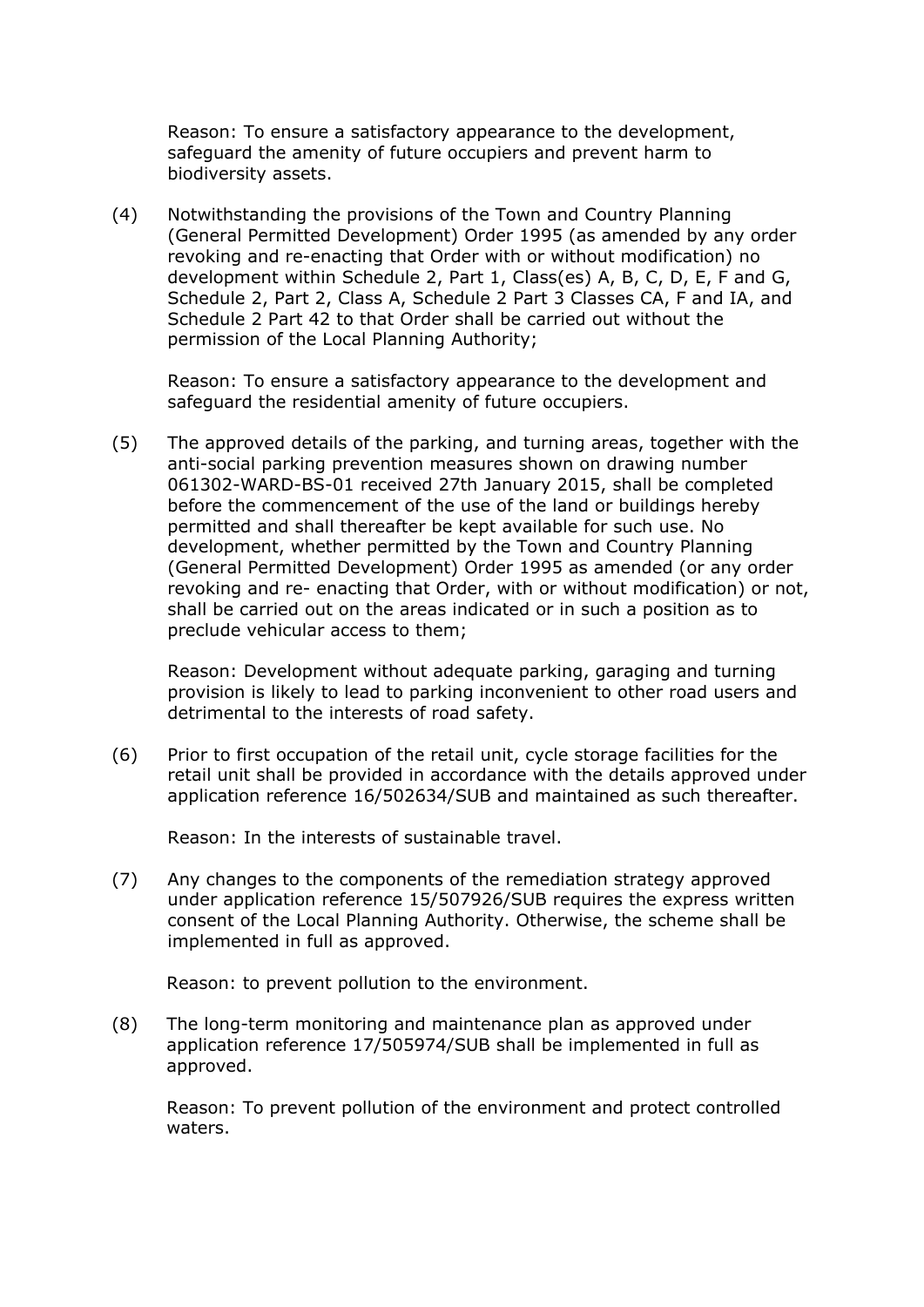(9) If, during development, contamination not previously identified is found to be present at the site then no further development (unless otherwise agreed in writing by the Local Planning Authority) shall be carried out until the developer has submitted a revised investigation and remediation strategy to the Local Planning Authority, undertaken in accordance with the requirements of condition 7 above, detailing how this unsuspected contamination will be dealt with and written approval obtained from the Local Planning Authority. The revised remediation strategy shall be implemented in full as approved.

Reasons: To prevent pollution of the environment.

(10) External lighting shall only be installed in accordance with the plans approved under application reference number 15/507926/SUB. The lighting shall be installed, maintained and operated in accordance with the approved details and maintained thereafter unless the Local Planning Authority gives its written consent to any variation;

Reason: To prevent light pollution in the interests of the character, amenity and biodiversity of the area.

(11) Archaeological work shall be carried out in accordance with the details approved under application reference 15/507162/SUB.

Reason: To ensure that features of archaeological interest are properly examined and recorded.

- (12) The development permitted by this planning permission shall only be carried out in strict accordance with the approved Flood Risk Assessment prepared by Banners Gate, reference 13179 FRA, received 21st May 2014, and SuDS Methodology Statement prepared by Kirk Saunders Associates, reference 5699-D008 rev A, received 21st November 2014, subject to the details approved in writing in respect of the following:
	- i) The development permitted by this planning permission shall not commence until a detailed surface water drainage scheme for the site based on sustainable drainage principles incorporating surface attenuation measures and an assessment of the hydrological and hydrogeological context of the development has been submitted to, and approved in writing by, the Local Planning Authority. Off site discharges should be restricted to greenfield QBAR values for all events up to and including the 1 in 100 year plus climate change event.
	- ii) The drainage details submitted to the Local Planning Authority shall: (a) Specify the responsibilities of each party for the implementation of the SUDS scheme; (b) Specify a timetable for implementation; (c) Provide a management and maintenance plan for the lifetime of the development. This should include the arrangements for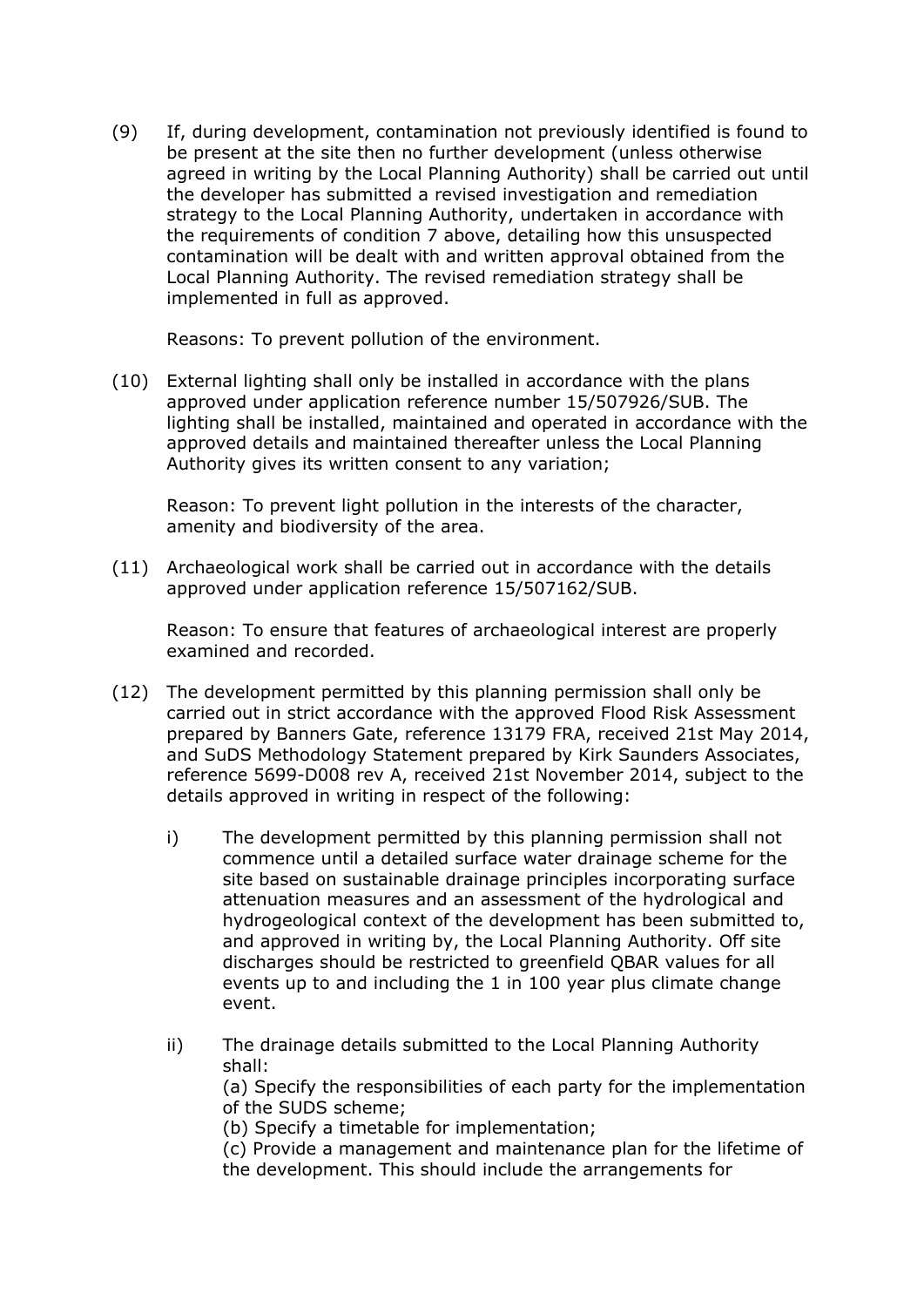adoption by any public authority or statutory undertaker and any other arrangements to secure the operation of the scheme throughout its lifetime; and

(d) Relevant manufacturers' details on all SUDS features should be provided within the Flood Risk Management Plan and the Health and Safety Plan Operation and Maintenance manuals.

The development shall be carried out in accordance with the approved details and maintained thereafter unless with the agreement in writing of the Local Planning Authority;

Reason: To reduce the impact of flooding on the proposed development and prevent any impact from the development on surface water storage and flood, and future occupiers.

(13) The development shall be carried out in accordance with the details approved under application reference 15/507932/SUB and maintained thereafter unless with the agreement in writing of the Local Planning Authority:

Reason: In the interest of flood prevention and safeguarding biodiversity assets.

(14) The details approved under application reference 15/507932/SUB shall be in full prior to the first occupation of the development. implemented

Reason: In the interest of pollution and flood prevention.

(15) Notwithstanding the recommendations of the Noise Assessment prepared by Sharps Redmore, reference 1414270, received 21st May 2014, the development shall not commence until an acoustic report providing details of noise mitigation to dwellings (including private garden areas) which attains acoustic protection for future occupiers in accordance with the recommendations of BS8233:2014 "Guidance on sound insulation and noise reduction for buildings" has been submitted to and approved in writing by the Local Planning Authority. The development shall thereafter be constructed in accordance with the approved details and the mitigation maintained thereafter unless otherwise agreed in writing by the Local Planning Authority;

Reason: In the interest of safeguarding the residential amenity of future occupiers.

(16) The landscaping of the site and its management thereafter shall be carried out in accordance with the details approved under application reference 17/506192/SUB.

Reason: To safeguard existing trees and hedges to be retained and ensure a satisfactory external appearance to the development.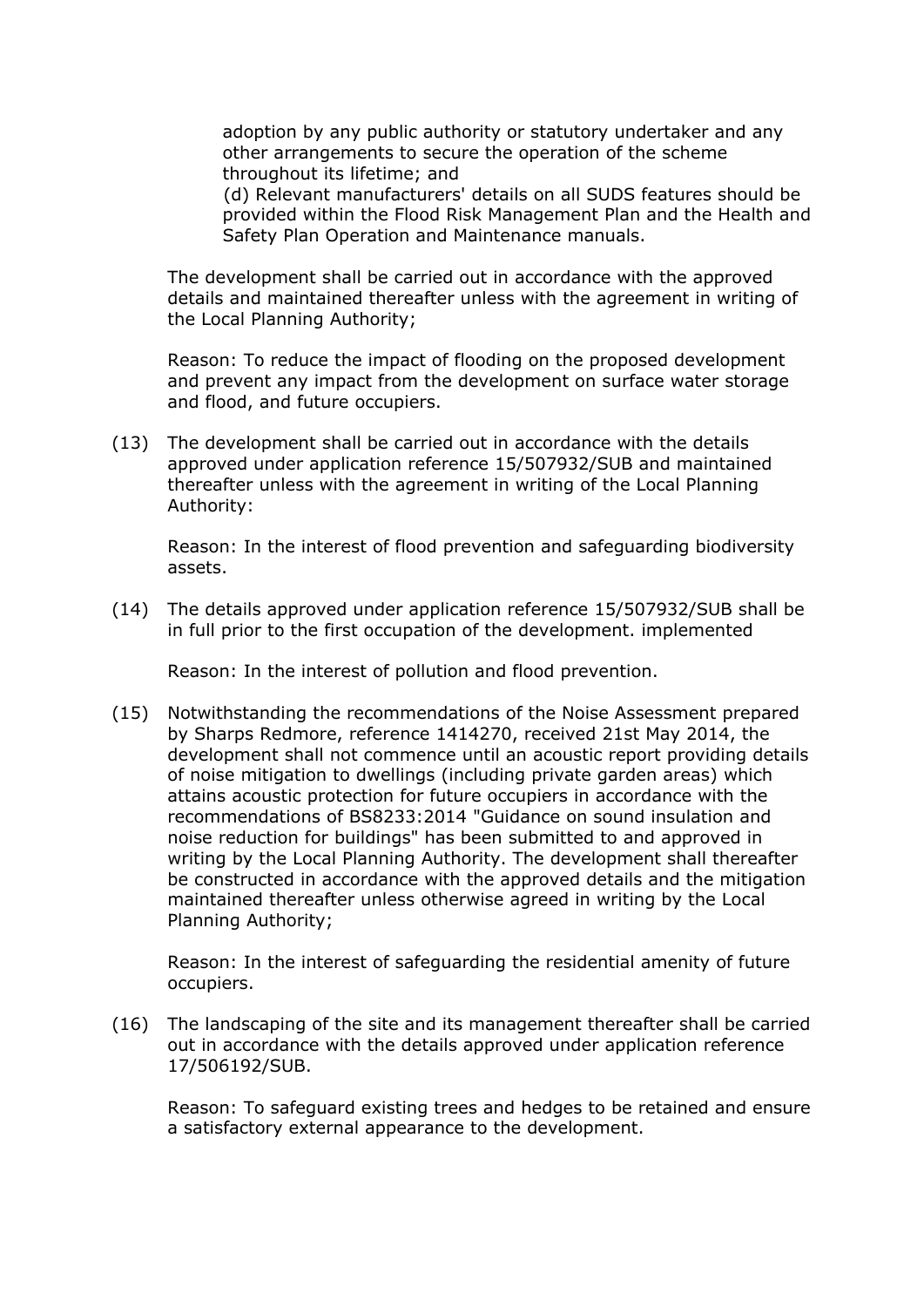(17) All planting, seeding or turfing comprised in the details of landscaping approved under application reference 17/506192/SUB shall be carried out in the first planting and seeding seasons following the occupation of the buildings or the completion of the development, whichever is the sooner; and any trees or plants which within a period of ten years from the completion of the development die, are removed or become seriously damaged or diseased shall be replaced in the next planting season with others of similar size and species, unless the Local Planning Authority gives written consent to any variation;

Reason: To ensure a satisfactory external appearance to the development.

(18) The development shall be carried out in accordance with the details approved under application reference number 15/507929/SUB and in compliance with the Lloyd Bore Arboricultural Impact Assessment reference 3094 RP 003 received 21st May 2014;

Reason: To ensure retained trees are protected during the course of development and to ensure a satisfactory external appearance to the development.

(19) The development shall be undertaken in strict accordance with the recommendations of the Aspect Ecology Ecological Appraisal reference ECO3367.EcoApp.dv6 and Aspect Ecology Reptile Survey Report reference ECO3367.Rept Survey.dv6 received 21st May 2014, subject to the additional information and mitigation required by conditions 21 and 22 below, and maintained thereafter;

Reason: To secure appropriate management and enhancement within the site in the interests of ecology and biodiversity.

(20) Notwithstanding the details and recommendations set out in Aspect Ecology Ecological Appraisal reference ECO3367.EcoApp.dv6 and Aspect Ecology Reptile Survey Report reference ECO3367.Rept Survey.dv6 received 21st May 2014, the development shall be carried out in accordance with the construction environmental management plan approved under application reference 15/507929/SUB unless otherwise agreed in writing by the Local Planning Authority;

Reason: To secure appropriate management and enhancement within the site in the interests of ecology and biodiversity.

(21) The development shall only be carried out in accordance with the ecological design strategy approved under application reference 15/507929/SUB.

Reason: To secure appropriate management and enhancement within the site in the interests of ecology and biodiversity.

(22) The approved details of the access, as shown in Appendix E of the Transport Assessment undertaken by DHA Transport reference JSL/10140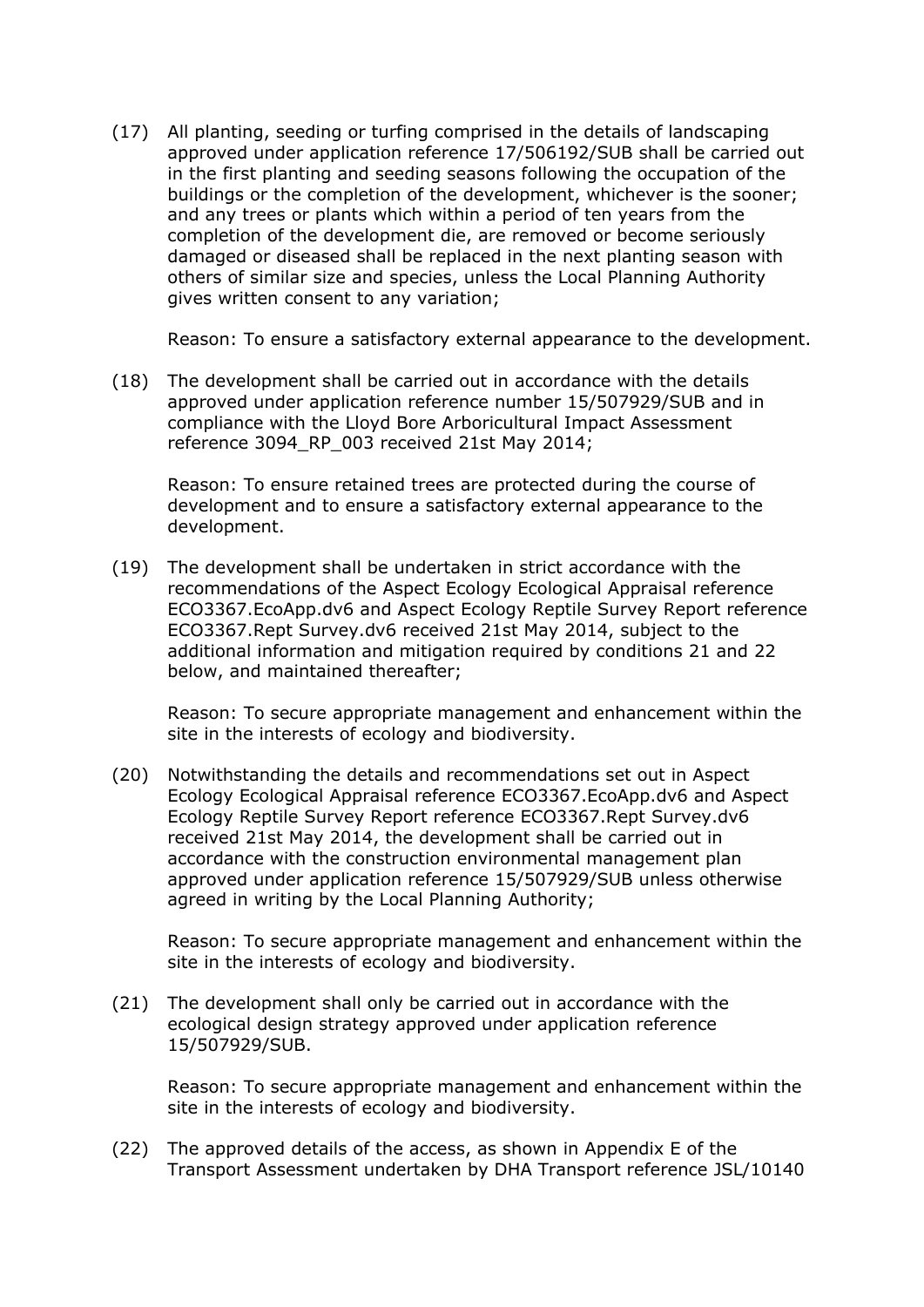received 21st May 2014 shall be completed before occupation of the development and maintained thereafter unless with the agreement in writing of the Local Planning Authority;

Reason: In the interests of highway and pedestrian safety and sustainability

(23) The facilities for the storage of refuse and recycling on the site shall be provided in accordance with the details approved under application reference 17/502628/SUB before the first occupation of the development and maintained thereafter;

Reason: In the interest of amenity.

(24) The development shall be undertaken in accordance with the details of the materials to be used in the surfacing of all access roads, parking and turning areas and pathways within the site, and the design of kerbstones/crossing points as approved under application reference 15/507162/SUB and maintained thereafter;

Reason: To ensure a high quality external appearance to the development, safeguard pedestrian rights of way and in the interests of ecology and biodiversity.

(25) No works to extinguish the KH276 Public Right of Way will be undertaken prior to the approval in writing of details of, and completion in accordance with the approved details, the alternative route for pedestrians to the south and west of the retail unit hereby permitted. The development shall be carried out in accordance with the approved details and maintained thereafter;

Reason: to prevent harm to pedestrian access to the open countryside and harm to the public rights of way network.

(26) The Sustainable Travel Measures Action Plan as approved under application reference number 17/506193/SUB shall be implemented in full;

Reason: In the interests of sustainable transport use.

(27) The development shall be completed strictly in accordance with the levels approved under application reference number 16/502021/SUB

Reason: In order to secure a satisfactory form of development.

(28) The external meter cupboards, vents, and flues shall be installed only in accordance with the details approved under application reference 16/502021/SUB.

Reason: To secure a high standard of design.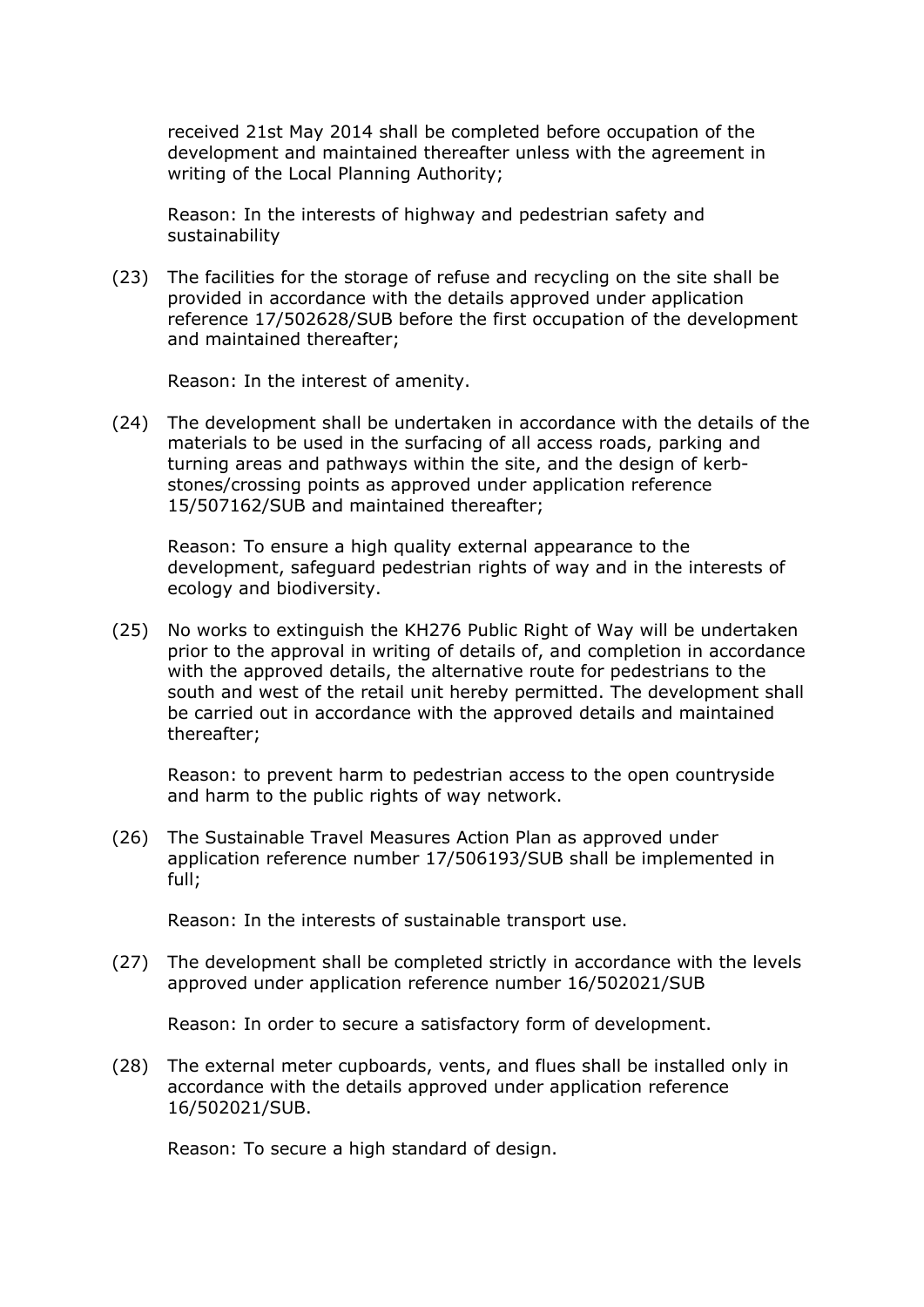(29) The building provided for retail use falling within Use Class A1 of the Use Classes Order 1987 (as amended by any order revoking and re-enacting that Order with or without modification) of the unit hereby permitted shall be used for a maximum number of two retail units. Once initially occupied, no change to the number of retail units, including internal subdivision, will be permitted without the agreement in writing of the Local Planning Authority;

Reason: To define the permission and to ensure that any impact upon the village centre is controlled.

(30) The retail use falling within Use Class A1 of the Use Classes Order 1987 (as amended by any order revoking and re-enacting that Order with or without modification) hereby permitted shall be restricted to the sale of convenience goods, and no display or sale of comparison goods will take place on the site;

Reason: To define the permission and to ensure that any impact upon the village centre is controlled.

(31) The retail use hereby permitted shall only open to customers within the following times:

0700 to 2200;

Reason: To protect the amenities of the neighbouring occupiers.

(32) No structure, plant, equipment or machinery shall be placed, erected, or installed on or above the roof or on external walls other than in accordance with the details approved under application reference 18/501235/SUB

Reason: In order not to prejudice the visual appearance of the building and in the interests of safeguarding the residential amenity of the occupiers of adjacent dwellings.

(33) Plant and ducting shall only be carried out in accordance with the details approved under application reference 18/501235/SUB and maintained as such thereafter. No new plant or ducting system shall be used without the prior written consent of the Local Planning Authority;

Reason: In the interests of safeguarding the residential amenity of the occupiers of adjacent dwellings.

(34) No commercial vehicle may arrive, depart, be loaded or unloaded in association with the use of the retail unit hereby permitted on the general site; nor shall vehicles equipped with refrigeration units be allowed to remain stationary with their refrigeration units in operation in the service yard, except between the hours of 0700 hours and 2200 Mondays to Saturdays and 0800 hours and 1200 hours on Sundays and Bank/Public Holidays;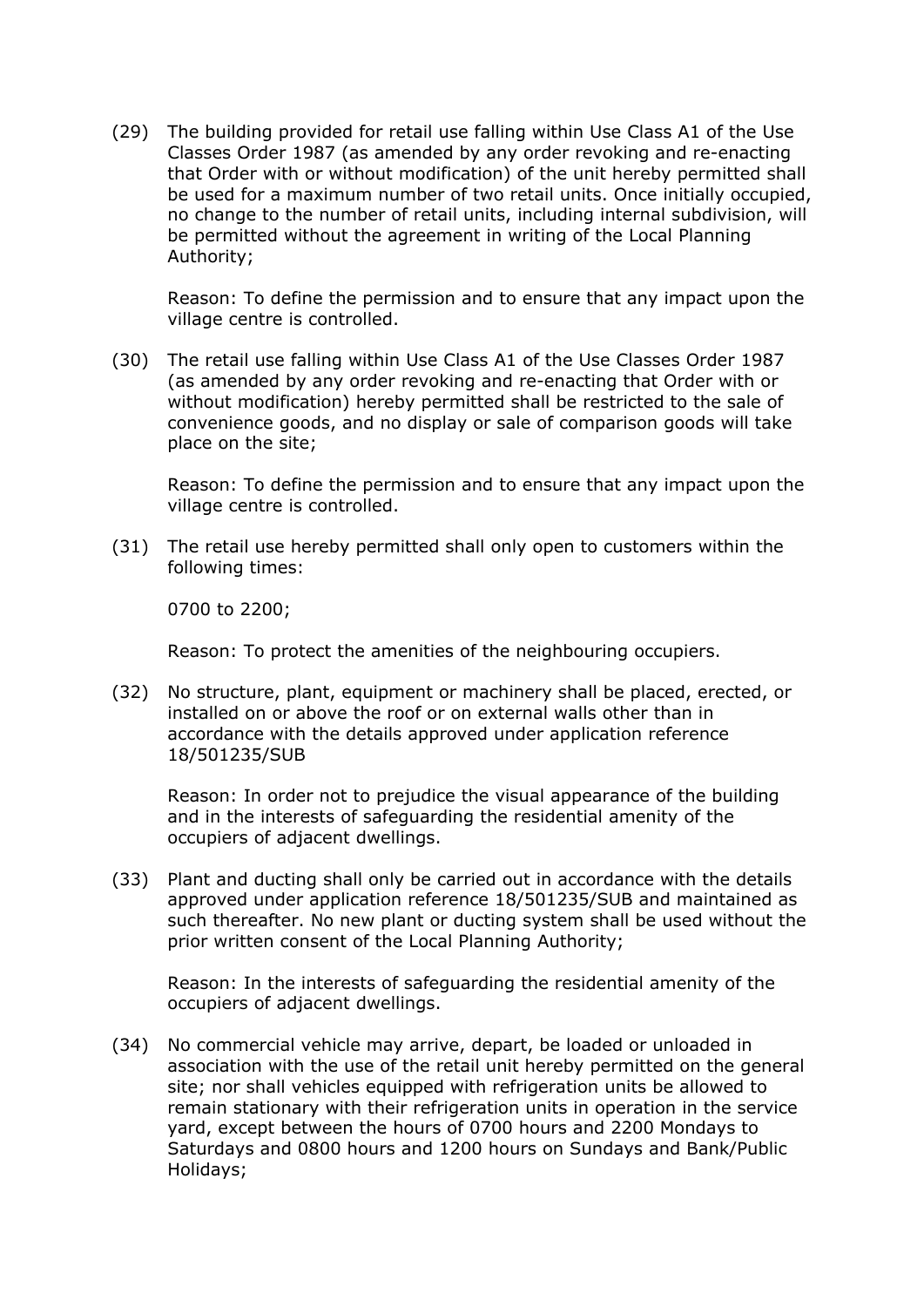Reason: To safeguard the amenity of the occupiers of neighbouring dwellings and the character of the surrounding area.

(35) The scheme for the control of noise and vibration of any plant (including ventilation, refrigeration, air conditioning and air handling units) as approved under application reference number 18/501235/SUB shall then be installed in accordance with the approved details prior to the first use of the premises and maintained thereafter. The equipment shall be maintained and operated in compliance to the approved scheme whenever it is operation. After installation of the approved plant, no new plant or ducting system shall be used without the prior written consent of the Local Planning Authority;

Reason: In the interests of safeguarding the residential amenity of the occupiers of adjacent dwellings.

(36) The use of the retail unit shall be carried out in strict accordance with the service yard management plan as approved under application reference number 18/501235/SUB, and maintained thereafter;

Reason: To safeguard the amenity of the occupiers of neighbouring dwellings and the character of the surrounding area.

(37) There shall be no external amplified sound within the service yard of the development hereby permitted;

Reason: in the interests of protecting the amenities of nearby residential property.

(38) The retail unit shall achieve at least a Very Good BREEAM Retail rating. The unit shall not be occupied until a final certificate has been issued for it certifying that at least a Very Good BREEAM Retail rating has been achieved;

Reason: To ensure a sustainable and energy efficient form of development.

(39) The construction of the retail unit of the development hereby permitted shall not commence until details of the shop front to the retail unit in the form of large scale drawings (at a scale of 1:20 or 1:50) have been submitted to and approved in writing by the Local Planning Authority; The development shall be undertaken in accordance with the approved details and maintained thereafter;

Reason: To ensure a satisfactory appearance to the development and a high quality of design.

(40) The development hereby permitted shall be carried out in accordance with the following approved plans: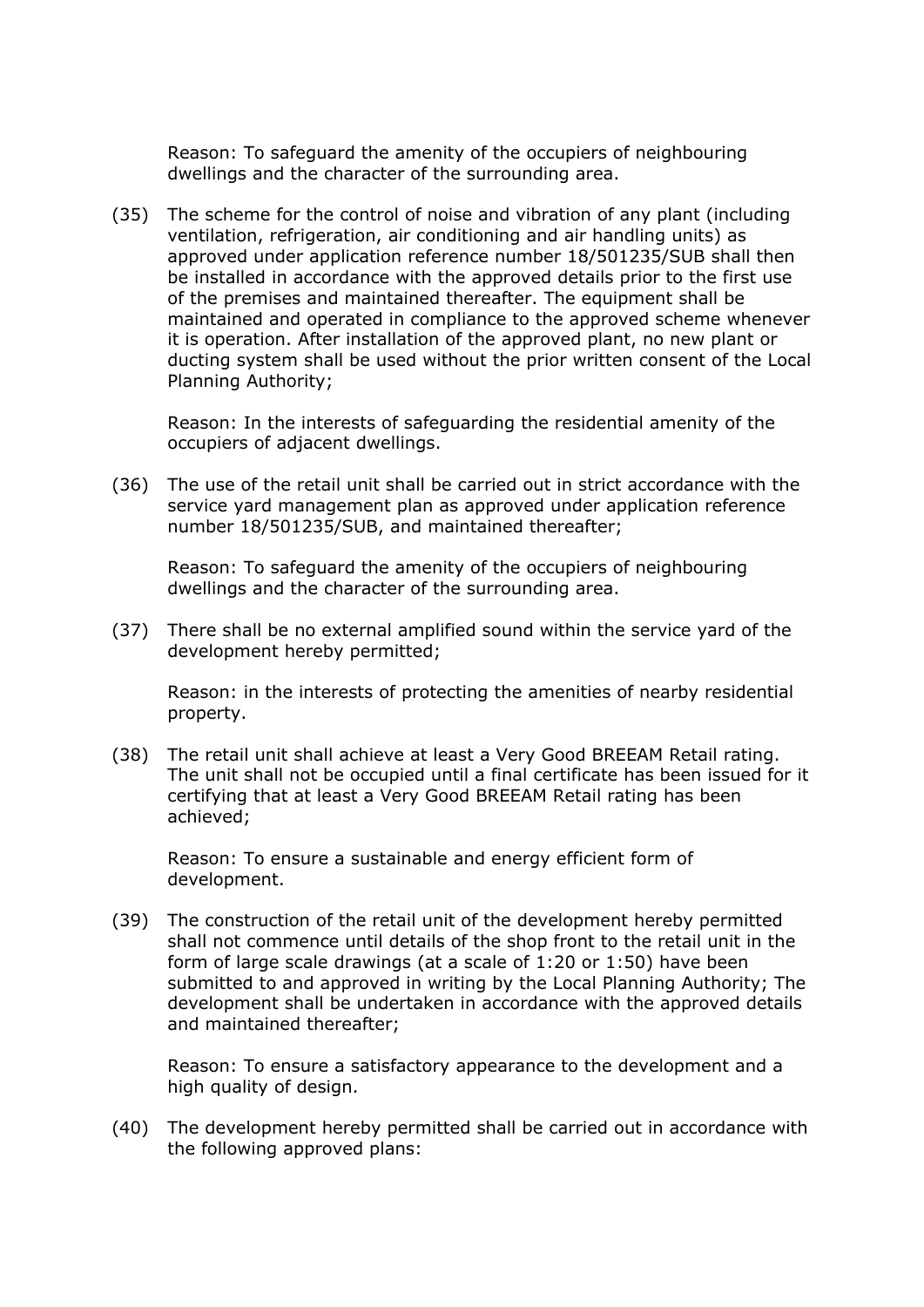drawing numbers : 061302-WARD-06, 061302-WARD-AB-E1, 061302- WARD-AB-P1, 061302-WARD-AC-E1, 061302-WARD-AC-P1, 061302- WARD-AD-E1, 061302-WARD-AD-P1, 061302-WARD-B-P1, 061302- WARD-BCS01, 061302-WARD-BLK4-P1, 061302-WARD-C-E1, 061302- WARD-C-E2, 061302-WARD-C-P1, 061302-WARD-CP01, 061302-WARD-CP02, 061302-WARD-CS01, 061302-WARD-E-E1, 061302-WARD-E-P1, 061302-WARD-G-E1, 061302-WARD-G-P1, 061302-WARDS-GAR01, 061302-WARDS-GAR02, 061302-WARDS-GAR03, 061302-WARDS-GAR04, 061302-WARDS-GAR05, 061302-WARD-J-E1, 061302-WARD-J-P1, 061302-WARD-K-E1, 061302-WARD-K-P1, 061302-WARD-SH01, 061302- WARD-SH02, 061302-WARD-SH03, 3094\_DR\_001 and 3094\_DR\_004 all received 21st May 2014; drawing numbers 061302-WARD-A-E4 rev A, 061302-WARD-A-P2 rev A, 061302-WARD-B-E1 rev A, 061302-WARD-BCS02, 061302-WARD-BCS03, 061302-WARD-BLK1-E1 rev A, 061302- WARD-BLK1-E2 rev A, 061302-WARD-BLK1-E4 rev A, 061302-WARD-BLK1-P3 rev A, 061302-WARD-BLK2-E1 rev A, 061302-WARD-BLK2-E2 rev A, 061302-WARD-BLK2-E4 rev A, 061302-WARD-BLK2-P3 rev A, 061302-WARD-BLK3-E1 rev A, 061302-WARD-BLK3-E2 rev B, 061302- WARD-BLK3-E3 rev B, 061302-WARD-BLK3-P3 rev A, 061302-WARD-BLK4-E1 rev A, 061302-WARD-BLK4-E2 rev A, 061302- WARD-BLK4-P2 rev A, 061302-WARD-BLK4-P3 rev A, 061302-WARD-CP03, 061302-WARD-D-E1 rev A, 061302-WARD-D-P1 rev A, 061302- WARD-L-E1, 061302-WARD-L-P1, 061302-WARD-RET-E1 rev A, 061302- WARD-RET-E2 rev A, 061302-WARD-RET-E3 rev A, 061302-WARD-RET-E4, 061302-WARD-RET-P1 rev A, 061302-WARD-SUB01, and 3094\_DR\_002 rev C received 21st November 2014; drawing numbers 061302-WARD-PLAN1 and 061302-WARD-PLAN2, all received 20th January 2015; and drawing numbers 061302-WARD-00 rev A, 061302- WARD-01 rev B, 061302-WARD-02 rev B, 061302-WARD-03 rev B, 061302-WARD-04 rev B, 061302-WARD-05 rev B, 061302-WARD-A-E3 rev B, 061302-WARD-A-P1 rev C, 061302-WARD-AA-E2 rev B, 061302- WARD-AA-E3 rev B, 061302-WARD-AA-P2 rev C, 061302-WARD-AA-P3 rev C, 061302-WARD-BLK1-E3 rev B, 061302-WARD-BLK1-P1 rev B, 061302-WARD-BLK1-P2 rev B, 061302-WARD-BLK2-E3 rev B, 061302- WARD-BLK2-P1 rev B, 061302-WARD-BLK2-P2 rev A, 061302-WARD-BLK3-E4 rev C, 061302-WARD-BLK3-P1 rev C, 061302-WARD-BLK3-P2 rev A, 061302-WARD-BS-01, 061302-WARD-F-E1 rev A, 061302-WARD-F-P1 rev A, 061302-WARD-H-E1 rev A, 061302-WARD-H-P1 rev A and 061302-WARD-MF-01 rev A, all received 27th January 2015 and drawing numbers 13179/ATR05, 13179/ATR01 A, 13179/ATR02 A, 13179/ATR03 B, 13179/ATR04 B, 13179-110 and 13179-111, and an Arboricultural Impact Assessment (undertaken by Lloyd Bore, reference 3094\_RP\_003), Archaeological Desk-Based Assessment (undertaken by CgMs Consulting, reference DH/KB/16917), Design And Access Statement, Ecological Appraisal (undertaken by Aspect Ecology, reference ECO3367.EcoApp.dv6), Flood Risk Assessment (undertaken by Banners Gate, reference 13179 FRA), Hard Landscape Materials and Shared Surface Design Guide (undertaken by Lloyd Bore, reference 3094/RP/001), Landscape and Visual Impact Assessment, Noise Assessment (undertaken by Sharps Redmore, reference 1414270), Planning Statement, Reptile Survey Report (undertaken by Aspect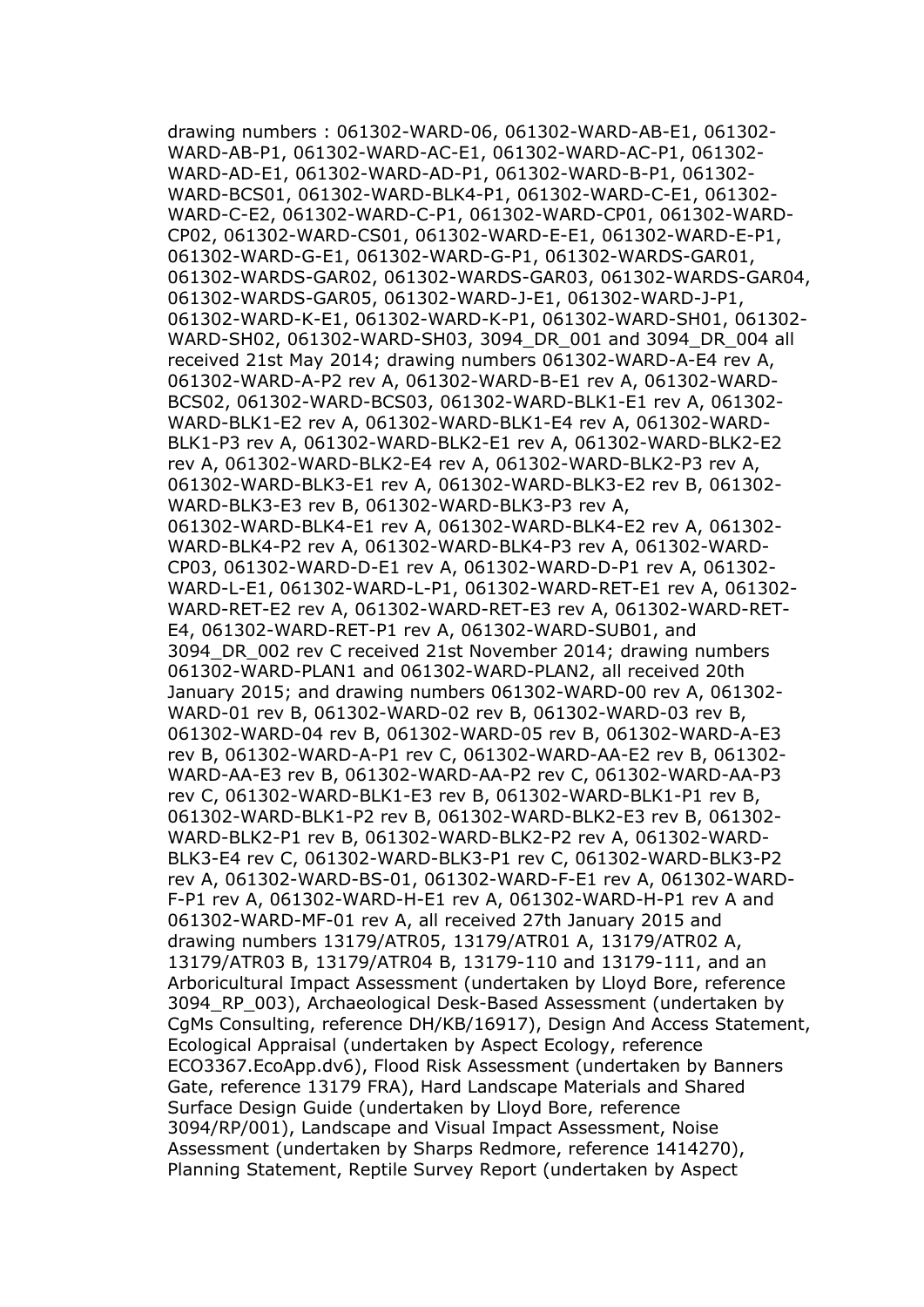Ecology, reference ECO3367.Rept Survey.dv6), Statement of Community Involvement and Transport Assessment (undertaken by DHA Transport, reference JSL/10140), all received 21st May 2014; and drawing numbers 061302-WARD-PER01 rev A, 061302-WARD-PER02 rev A, 061302-WARD-PER03 rev A, 061302-WARD-SS01 rev A, 061302-WARD-SS02 rev A, 061302-WARD-SS03 rev A, 061302-WARD-SS04 rev A, 061302-WARD-SS05 rev A, and 061302-WARD-SS06 rev A, and a Design and Access Statement Addendum, Planning Statement Addendum, Agricultural Land Assessment (undertaken Tim O'Hare Associates, reference TOHA/RWA), and SuDS Methodology Statement (undertaken by Kirk Saunders Associates, reference 5699-D008 rev A), all received 21st November 2014

As amended by the following plans: 14-45-311 RevP1, 14-45-310 RevP3, 14-45-253 RevC2, 14-45-312 Rev P1, 14-45-251 Rev C2, 14-45-252 OptB Rev C2, 14-45-252 C2 Plot 9 First Floor Opt B, 14-45-252 C2 Plot 9 ground floor, 14-45-308 Rev C1, 14-45-335 Rev C1, 14-45-339 Rev C1, 14-45-342 Rev C1, 14-45-346 Rev C1, 14-45-376 Rev B, 14-45-379 Rev B, 14-45-378 Rev B, 14-45-380 Rev B, 14-45-381 Rev B, 14-45-404 Rev B, 14-45-406 Rev B, 14-45-210 C1, 14-45-211 C2, 14-45-223 C2, 14-45- 310 P8, 14-45-341 C1, 14-45-342 C1, 14-45-343 C1

Reason: In the interests of clarity and to ensure the quality of the development is maintained.

Informative(s):

(1) The lighting scheme provided in accordance with condition 11 should adhere to the following advice from the Bat Conservation Trust and Institution of Lighting Engineers.

Bats and Lighting in the UK

Summary of requirements

The two most important features of street and security lighting with respect to bats are:

1. The UV component. Low or zero UV installations are preferred to reduce attraction of insects to lighting and therefore to reduce the attraction of foraging bats to these areas.

2. Restriction of the area illuminated. Lighting must be shielded to maintain dark areas, particularly above lighting installations, and in many cases, land adjacent to the areas illuminated. The aim is to maintain dark commuting corridors for foraging and commuting bats. Bats avoid well lit areas, and these create barriers for flying bats between roosting and feeding areas.

UV characteristics:

Low

lamps

Low pressure Sodium Lamps (SOX) emit a minimal UV component. High pressure Sodium Lamps (SON) emit a small UV component. White SON, though low in UV, emit more than regular SON. High Metal Halide lamps emit more UV than SON lamps, but less than Mercury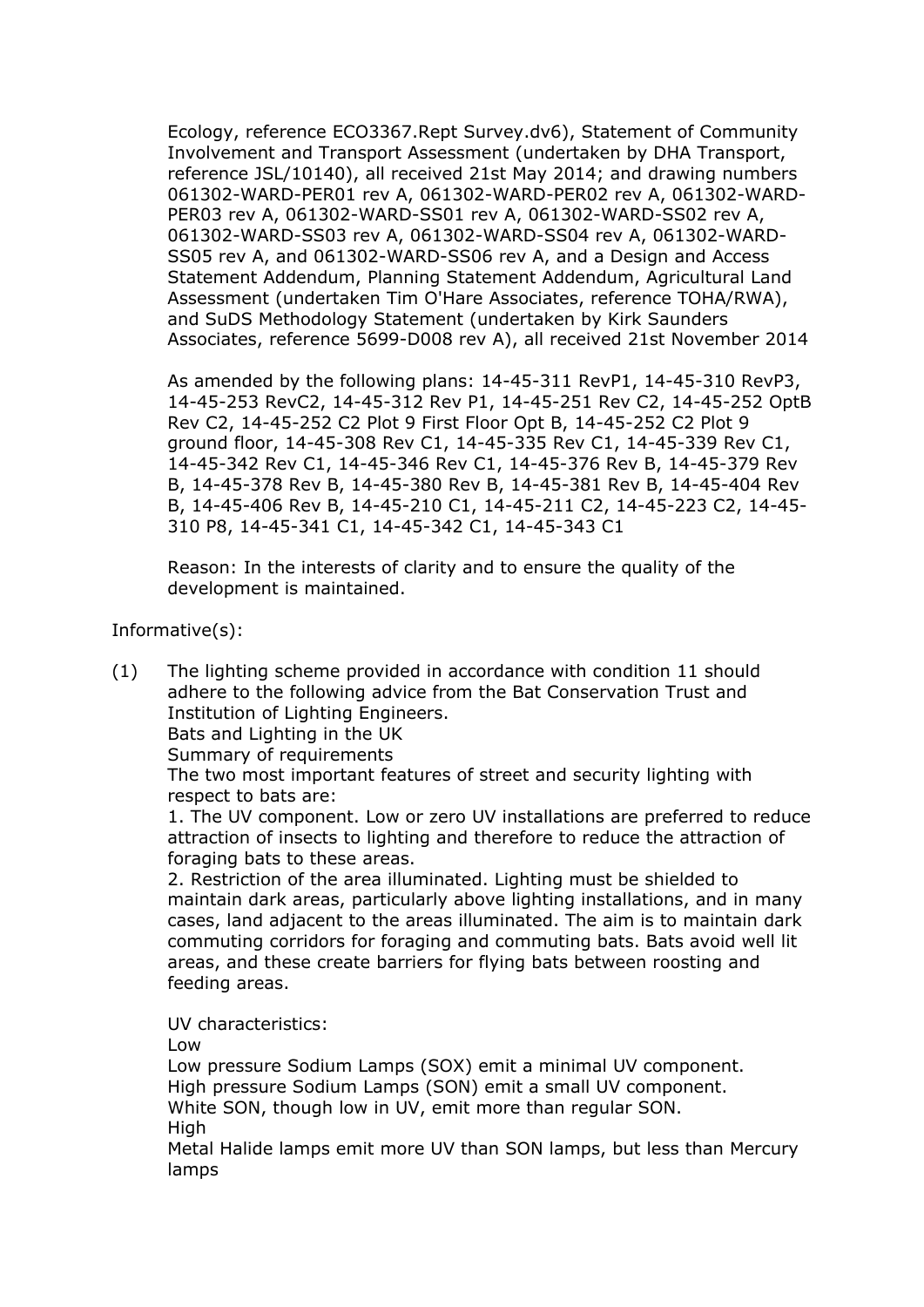Mercury lamps (MBF) emit a high UV component.

Tungsten Halogen, if unfiltered, emit a high UV component

Compact Fluorescent (CFL), if unfiltered, emit a high UV component. Variable

Light Emitting Diodes (LEDs) have a range of UV outputs. Variants are available with low or minimal UV output. Glass glazing and UV filtering lenses are recommended to reduce UV output.

Street lighting

Low-pressure sodium or high-pressure sodium must be used instead of mercury or metal halide lamps. LEDs must be specified as low UV.

Tungsten halogen and CFL sources must have appropriate UV filtering to reduce UV to low levels.

Lighting must be directed to where it is needed and light spillage avoided. Hoods must be used on each lamp to direct light and contain spillage. Light leakage into hedgerows and trees must be avoided.

If possible, the times during which the lighting is on overnight must be limited to provide some dark periods. If the light is fitted with a timer this must be adjusted to reduce the amount of 'lit time' and provide dark periods.

Security and domestic external lighting

The above recommendations concerning UV output and direction apply. In addition:

Lighting should illuminate only ground floor areas -light should not leak upwards to illuminate first floor and higher levels;

Lamps of greater than 2000 lumens (150 W) must not be used;

Movement or similar sensors must be used -they must be carefully installed and aimed, to reduce the amount of time a light is on each night; Light must illuminate only the immediate area required, by using as sharp a downward angle as possible;

Light must not be directed at or close to bat roost access points or flight paths from the roost -a shield or hood can be used to control or restrict the area to be lit;

Wide angle illumination must be avoided as this will be more disturbing to foraging and commuting bats as well as people and other wildlife; Lighting must not illuminate any bat bricks and boxes placed on buildings, trees or other nearby locations.

- (2) A formal application for connection to the public sewerage system is required to service this development. Please contact Southern Water, Sparrowgrove House, Sparrowgrove, Otterbourne, Hampshire SO21 2SW (0330 303 0119 or www.southernwater.co.uk).
- (3) The applicant/developer should enter into a formal agreement with Southern Water to provide the necessary sewerage infrastructure required to service this development. Please contact Southern Water, Sparrowgrove House, Sparrowgrove, Otterbourne, Hampshire SO21 2SW (0330 303 0119 or www.southernwater.co.uk).
- (4) For the purposes of discharge of conditions 33 and 34: The rating level of noise emitted from the proposed plant and equipment to be installed on the site (determined using the guidance of BS 4142 :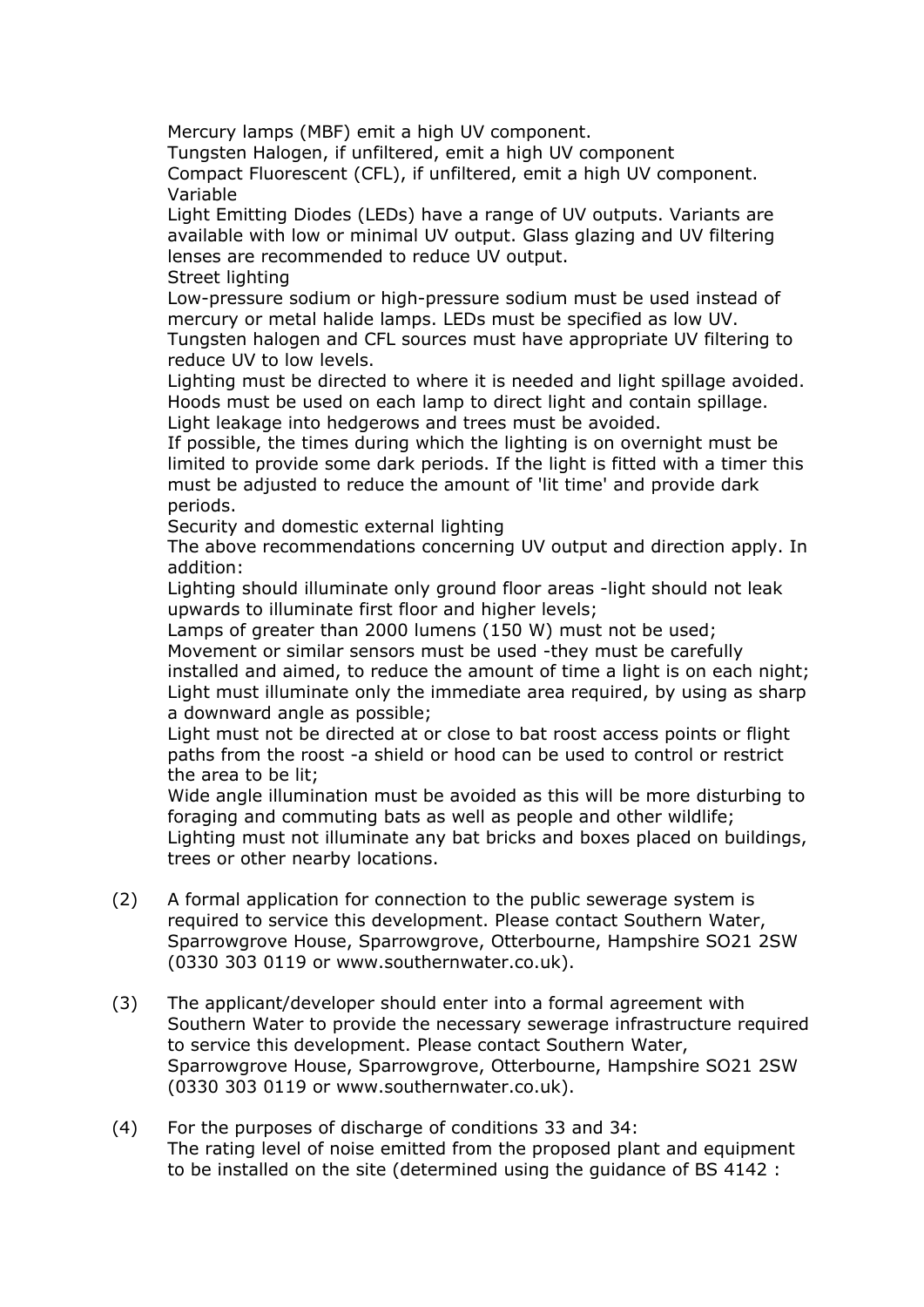1997 Rating for industrial noise affecting mixed residential and Industrial areas) shall be at least 5dB below the existing measured ambient noise level LA90, T during the night time period. For the purpose of the assessment the Authority will accept 2300 to 0700 hours as covering the night time period.

The rating level of noise emitted from the proposed plant and equipment to be installed on the site (determined using the guidance of BS 4142 : 1997 Rating for industrial noise affecting mixed residential and Industrial areas) shall be at least 5dB below the existing measured ambient noise level LA90, T during the day time period. For the purpose of the assessment the Authority will accept 0700 to 2300 hours as covering the night time period.

(5) Attention is drawn to Sections 60 & 61 of the COPA 1974 and to the Associated British Standard COP BS 5228:2009 for noise control on construction sites. Statutory requirements are laid down for control of noise during works of construction and demolition and you are advised to contact the EHM regarding noise control requirements.

Plant and machinery used for demolition and construction shall only be operated within the application site between 0800 hours and 1900 hours on Mondays to Fridays and between 0800 hours and 1300 hours on Saturdays and at no time on Sunday and Bank Holidays.

Clearance and burning of existing woodland or rubbish must be carried without nuisance from smoke etc. to nearby residential properties. Advice on minimising any potential nuisance is available from the Environmental Health Manager.

Vehicles may only arrive, depart, be loaded or unloaded within the general site between the hours of 0800 hours and 1900 Mondays to Fridays and 0800 to 1300 hours on Saturdays and at no time on Sundays and Bank Holidays.

Adequate and suitable provision in the form of water sprays should be used to reduce dust from the site.

(6) Care should be taken during and after construction to ensure that all fuels, oils and any other potentially contaminating materials should be stored (for example in bunded areas secured from public access) so as to prevent accidental/unauthorised discharge to ground. The areas for storage should not drain to any surface water system.

Where it is proposed to store more than 200 litres (45 gallon drum = 205litres) of any type of oil on site it must be stored in accordance with the Control of Pollution (oil storage) (England) Regulations 2001. Drums and barrels can be kept in drip trays if the drip tray is capable of retaining 25% of the total capacity of all oil stored.

All precautions must be taken to avoid discharges and spills to the ground both during and after construction. For advice on pollution prevention, the applicant should refer to Environment Agency guidance PPG1 General guide to prevention of pollution, which is available on online at www.environment-agency.gov.uk.

Please note that the CLAIRE Definition of Waste: Development Industry Code of Practice (version 2) provides operators with a framework for determining whether or not excavated material arising from site during